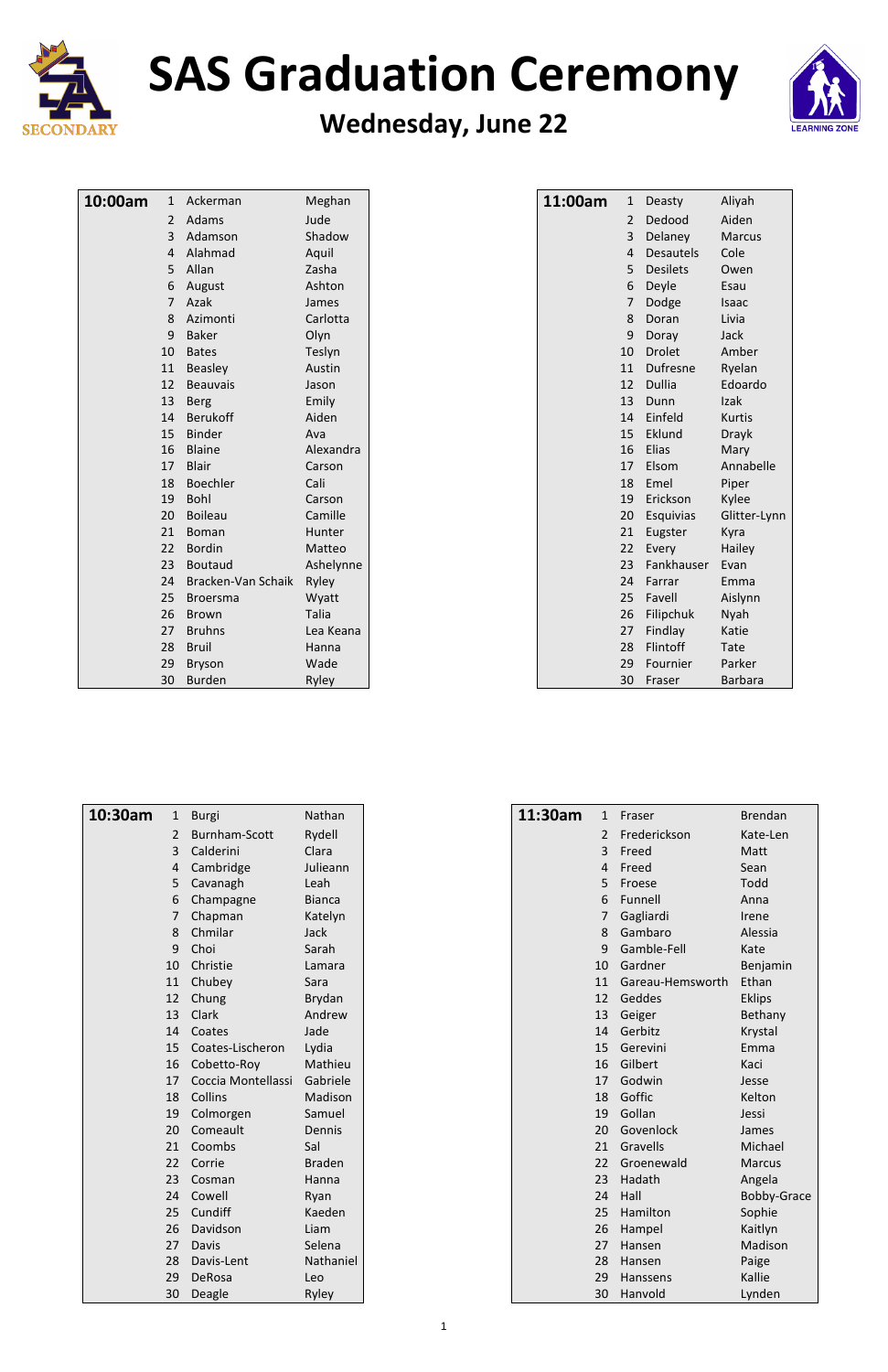

# **SAS Graduation Ceremony**

#### **Wednesday, June 22**



| 1:00pm | 1               | Harder              | Amy             |
|--------|-----------------|---------------------|-----------------|
|        | $\overline{2}$  | Hardy               | Sheldon         |
|        | 3 <sup>1</sup>  | Harrison            | Nicole          |
|        | 4               | Hatton              | Mikiyas         |
|        | 5               | Hay                 | Riley           |
|        | 6               | Henrie              | Nadya           |
|        | 7               | Hepburn             | Jacob           |
|        | 8               | <b>Hicks-Stuart</b> | Jessie          |
|        | 9               | Hill                | Caelie          |
|        | $10-1$          | Holman              | <b>Nicholas</b> |
|        | 11              | Horvath             | Robert          |
|        | 12 <sup>7</sup> | Housden             | Kashton         |
|        | 13              | Howard              | <b>Brianna</b>  |
|        | 14              | Huyter              | Joshua          |
|        | 15 <sup>2</sup> | laccino Jr          | <b>JR</b>       |
|        | 16              | Ingle               | Zachary         |
|        | 17 <sup>2</sup> | Inglis              | Keagan          |
|        | 18              | Jameus              | <b>Bronson</b>  |
|        | 19              | Johnson             | <b>Beckett</b>  |
|        | 20 <sub>2</sub> | Johnson             | Essa            |
|        | 21              | Johnston            | Matthew         |
|        | 22 <sup>2</sup> | Johnston            | Oriah           |
|        | $23 -$          | Kalke               | <b>Tianna</b>   |
|        | 24              | Kane                | Delane          |
|        | 25 <sub>2</sub> | Karr                | Aurora          |
|        | 26 <sup>2</sup> | Kelley              | Garrett         |
|        | 27              | Kellough            | Kelsey          |
|        | 28              | Kemitzis            | Dominic         |
|        | 29              | Kennedy-Englot      | Kayli           |
|        | 30              | Kilgour             | Raine           |

| 1:30 <sub>pm</sub> | $\mathbf{1}$ | Kirstein      | Liam             |
|--------------------|--------------|---------------|------------------|
|                    | 2            | Knopp         | Kyprian          |
|                    | 3            | Knutsen       | Emily            |
|                    | 4            | Kociuba       | Natasha          |
|                    | 5            | Kolwes        | Stephanie        |
|                    | 6            | Kolz          | Pascal Alexander |
|                    | 7            | <b>Kosick</b> | Riley            |
|                    | 8            | Kozak         | Sebasztian       |
|                    | 9            | Krzyzewski    | Alexa            |
|                    | 10           | Kurz          | Amber            |
|                    | 11           | Lamerton      | Ava              |
|                    | 12           | Landau        | Sabine           |
|                    | 13           | Laronde       | Mary-Jane        |

| 14 | Levins          | Connor          |
|----|-----------------|-----------------|
| 15 | Limber          | Marcus          |
| 16 | Lindblad        | Aidan           |
| 17 | Lindsay         | Ayla            |
| 18 | Livermore       | Ella            |
| 19 | Lloyd           | Emma            |
| 20 | Loewen          | Brook           |
| 21 | Lorenz          | Carter          |
| 22 | Low             | Melody          |
| 23 | Lowe            | Madison         |
| 24 | Luong           | Thor            |
| 25 | <b>Macinnis</b> | Zaine           |
| 26 | Mackie          | Nathan          |
| 27 | Macleod         | Zoe             |
| 28 | Malysh          | Reja            |
| 29 | Martens         | Payton          |
| 30 | Martin          | <b>Brooklyn</b> |
|    |                 |                 |

| 2:00 <sub>pm</sub> | 1               | Martin            | Dawson        |
|--------------------|-----------------|-------------------|---------------|
|                    | 2               | Martinelli        | Arianna       |
|                    | $\overline{3}$  | Martin-Patterson  | Aaliyah-Jaida |
|                    | 4               | Maton             | Janna         |
|                    | 5               | Maxwell-Nikiforuk | Eve           |
|                    | 6               | May               | Abigail       |
|                    | 7               | McAstocker        | Jared         |
|                    | 8               | Mccaskill         | Holly         |
|                    | 9               | McDonald          | Cole          |
|                    | 10              | McPherson         | Ethan         |
|                    | 11              | Meerza            | Marika        |
|                    | 12 <sup>7</sup> | Melecio           | James         |
|                    | 13              | Meyer             | Ryley         |
|                    | 14              | <b>Middlemass</b> | Brooke-Lyn    |
|                    | 15              | Miller            | Lily          |
|                    | 16              | <b>Mills</b>      | Ella          |
|                    | 17 <sup>2</sup> | Moen              | Cora          |
|                    | 18              | Murphy            | Liam          |
|                    | 19              | Nash              | Phoenix       |
|                    | 20              | <b>Nichols</b>    | Alexander     |
|                    | 21              | Niewenhuizen      | Gabriel       |
|                    | 22              | Nitchie           | Logan         |
|                    | 23              | Nitchie           | Miller        |
|                    | 24              | O'Brien           | Wyatt         |
|                    | 25              | O'Reilly          | Hailey        |
|                    | 26              | Pachmann          | Willow        |
|                    | 27              | Paonessa          | Ludovica -    |
|                    | 28              | Peasgood          | Erika         |
|                    | 29              | Peer              | Aiden         |
|                    | 30              | Perepolkin        | Jordan        |

| 2:30 <sub>pm</sub> | $\mathbf{1}$ | Peter           | Hailey         |
|--------------------|--------------|-----------------|----------------|
|                    | 2            | Peterson        | Alexandra      |
|                    | 3            | Pickard         | Megan          |
|                    | 4            | Pinter          | Alexander      |
|                    | 5            | Pitzoff         | Hailee         |
|                    | 6            | Priebe          | <b>Brayden</b> |
|                    | 7            | Prioli          | Giulia         |
|                    | 8            | Reed            | Evan           |
|                    | 9            | Richards        | Cooper         |
|                    | 10           | Richmond        | Samuel         |
|                    | 11           | <b>Rivers</b>   | Joseph         |
|                    | 12           | Robinson        | Alexa          |
|                    | 13           | Rodriguez Perez | Alex           |

| 14 | Rodwell     | Finlay     |
|----|-------------|------------|
| 15 | Rokosh      | Allison    |
| 16 | Ross        | Noah       |
| 17 | Rouck       | Holly-Anne |
| 18 | Runge       | Evangaline |
| 19 | Sabo        | Sven       |
| 20 | Sandover    | Kaylee     |
| 21 | Sanford     | Taylor     |
| 22 | Saretzky    | Jesse      |
| 23 | Sayers      | Sebastien  |
| 24 | Schaffer    | Taia       |
| 25 | Schikowski  | Tristen    |
| 26 | Scott       | Kya        |
| 27 | Seeley      | Kennedy    |
| 28 | Seibel      | Dakota     |
| 29 | Seibel      | Dayton     |
| 30 | Sept-Cooper | Tarwynne   |